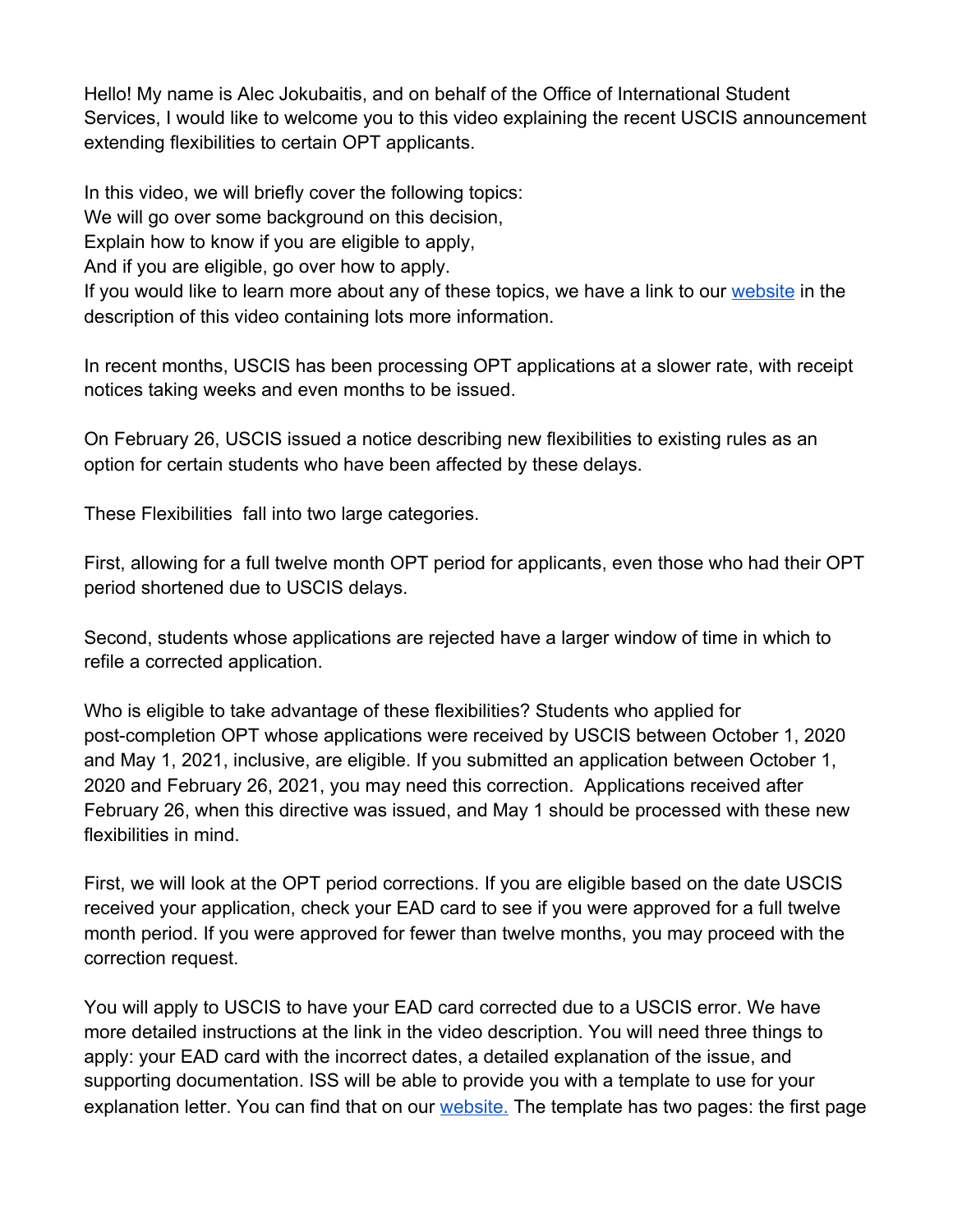contains instructions, while the second contains a template for you to follow when writing your own letter.

Once you have those documents, you will send them along with your EAD card to USCIS. It is important you send your actual EAD card, not a copy. Be sure to make a copy of your EAD for your records. USCIS will then reissue your card with updated dates, at no additional cost to you.

We strongly recommend shipping your documents using a service that gives you a tracking number. We link to the mailing instructions from our [website.](https://case.edu/international/international-student-services/employment-training/uscis-flexibilities-opt)

Next, we want to talk about students who had an OPT application rejected. If you had a post-completion OPT or STEM extension application that was rejected by USCIS, and they received your application between October 1, 2020 and May 1, 2021, you are able to refile your application with corrections as long as it is received before May 31, 2021. If this applies to you, and you are considering refiling, please reach out to an ISS advisor first to discuss your application, and to ensure everything is corrected before you refile.

ISS staff members still have questions about USCIS' announcement and we're sure you do too. As we learn more we will update our [website](https://case.edu/international/international-student-services/employment-training/uscis-flexibilities-opt)- please be sure to check that regularly- so here are just a few points to get started:

#### o **Can I work while the replacement EAD is in process?**

Yes, you can work. Requesting a replacement EAD does not invalidate your current authorization dates. Be sure to make a copy of the original EAD issued to you before you send it to USCIS as part of the correction process.

If you are currently employed, you should let your employer know about your plans to have your EAD reissued to you and provide your employer with the new EAD when it arrives.

If you are not yet employed or plan to start a new job while your EAD is being reissued, definitely discuss this with your employer and explain that you have a copy of your old EAD. Remember, your authorization to work is not being invalidated by requesting the new EAD; however, your employer needs to be comfortable with the documentation you can present to demonstrate your eligibility to work.

# o **How do I prove my authorization to work since I have to return the EAD to USCIS in order to get the corrected one issued?**

Definitely make a copy of your original EAD before you send it to USCIS. This card is proof of your authorization to work during the specific dates printed on the card.